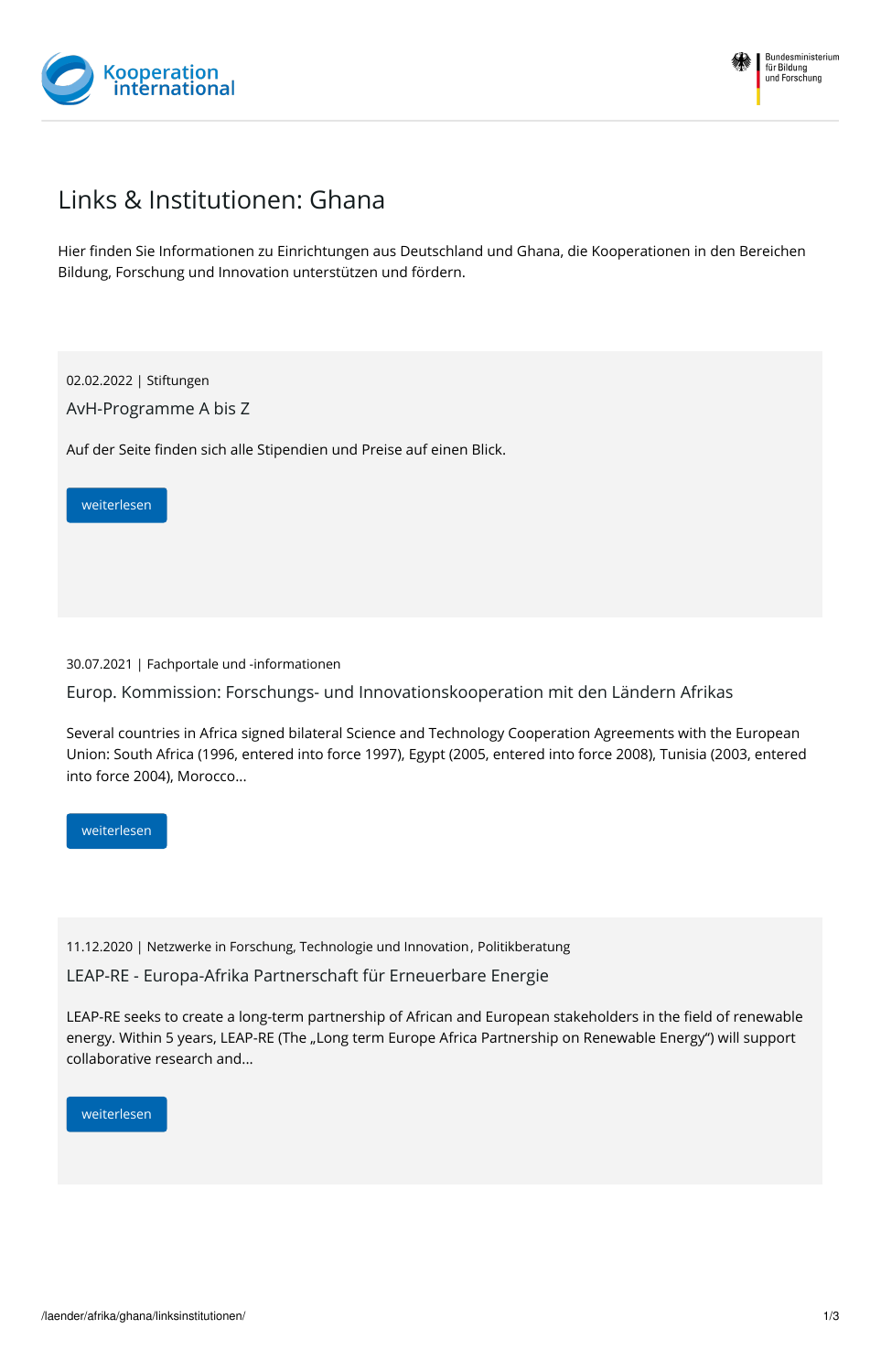



03.12.2020 | Politikberatung

OECD Zentrum für Entwicklungszusammenarbeit

Das Zentrum für Entwicklungszusammenarbeit (OECD Development Centre) wurde aufgrund der Entscheidung des OECD-Rates vom 23. Oktober 1962 gegründet.

Das Zentrum verbindet OECD Mitgliedsländer mit Entwicklungs- und Schwellenländern und fördert durch...

## [weiterlesen](https://www.kooperation-international.de/laender/afrika/ghana/linksinstitutionen/detail-alle-anzeigen/info/oecd-zentrum-fuer-entwicklungszusammenarbeit/)

18.11.2020 | Bildungs- und Forschungskooperation, Forschungseinrichtungen und -infrastruktur, Netzwerke in Forschung, Technologie und Innovation

WAITRO - World Association of Industrial and Technological Research

Founded under the auspices of the United Nations system and with consultative status with many of its specialized agencies, WAITRO provides a wide range of services that foster R&D capacities and facilitate the transfer of technologies around the...

## [weiterlesen](https://www.kooperation-international.de/laender/afrika/ghana/linksinstitutionen/detail-alle-anzeigen/info/waitro-world-association-of-industrial-and-technological-research/)

09.09.2020 | Vertretungen/ Einrichtungen Deutschlands im Ausland

## DAAD Informationszentrum Accra

Die Informationszentren des Deutschen Akademischen Austauschdienstes (DAAD) bieten einen Informationsund Beratungsservice für Fragen über das deutsche Hochschulwesen und Studienmöglichkeiten in Deutschland und im Ausland an. Dabei arbeiten sie eng...

[weiterlesen](https://www.kooperation-international.de/laender/afrika/ghana/linksinstitutionen/detail-alle-anzeigen/info/daad-informationszentrum-accra/)

05.05.2020 | Ministerien

Ghana: MESTI - Ministerium für Umwelt, Wissenschaft, Technologie und Innovation

The core functions of Ghana's Ministry of Environment, Science, Technology & Innovation are to:

Provide leadership and guidance for Environment, Science, Technology and Innovation within the broad sector of the economy through sound policy...

[weiterlesen](https://www.kooperation-international.de/laender/afrika/ghana/linksinstitutionen/detail-alle-anzeigen/info/ghana-mesti-ministerium-fuer-umwelt-wissenschaft-technologie-und-innovation/)